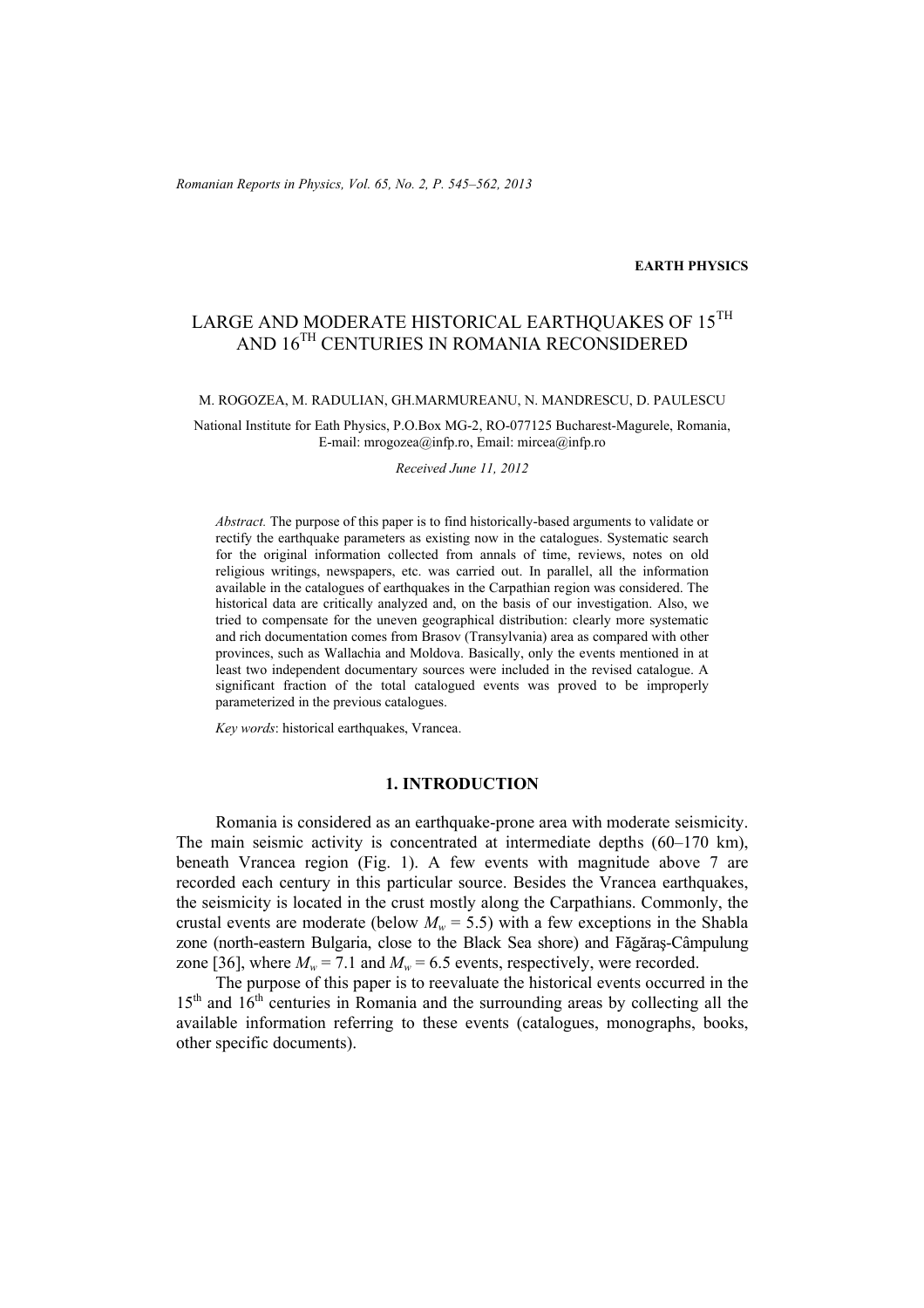

Fig. 1 – Epicenters of the earthquakes occurred on the Romanian territory between 984 and 2011, with events at normal depth (less than 60 km, gray dots), as well as at intermediate depth (60–180 km, black dots) (after ROMPLUS catalogue- http://www.infp.ro/catalog-seismic).

## **2. DOCUMENTATION**

The historical information was extracted from: chronicles (Neculce, Costin), catalogues of earthquakes in the Carpathian region, drafted in the  $XIX<sup>th</sup>$  century and  $XX<sup>th</sup>$  century  $[5, 7, 9, 14, 16, 17, 21, 26, 28, 30, 35, 37, 38, 39]$ , annals of time, reviews, notes on old religious writings, newspapers, etc. Notes on earthquakes and their effects are found in the work of other historians and literates such as: N. Iorga, C. Giurăscu, N. Stoienescu, I. Bianu, V. Cândea, I. Bârlea, A. Lepădatu, Burlacu, C. Capros, T. Pamfilie, P. Cernovodeanu, etc. The information ranges from close to zero (the only specification that the earthquake occurred, without any detail on its effects in a particular place) to sufficiently reach (including macroseismic information in different places) for reliable mapping.

Clearly the information is focused on damage at monumental buildings (churches, palaces, castles, monasteries, mosques, towers, etc.) at the expense of information on damage on ordinary houses. These historical monuments were particularly made from thick stone walls (which had mostly buttresses), while the peasant houses were of wood or adobe (unconventional materials). It is obvious that, at the same level of movement of soil, monuments and common houses react differently and as a result some data filtering is required in order to avoid underestimation or overestimation of intensity values in some areas.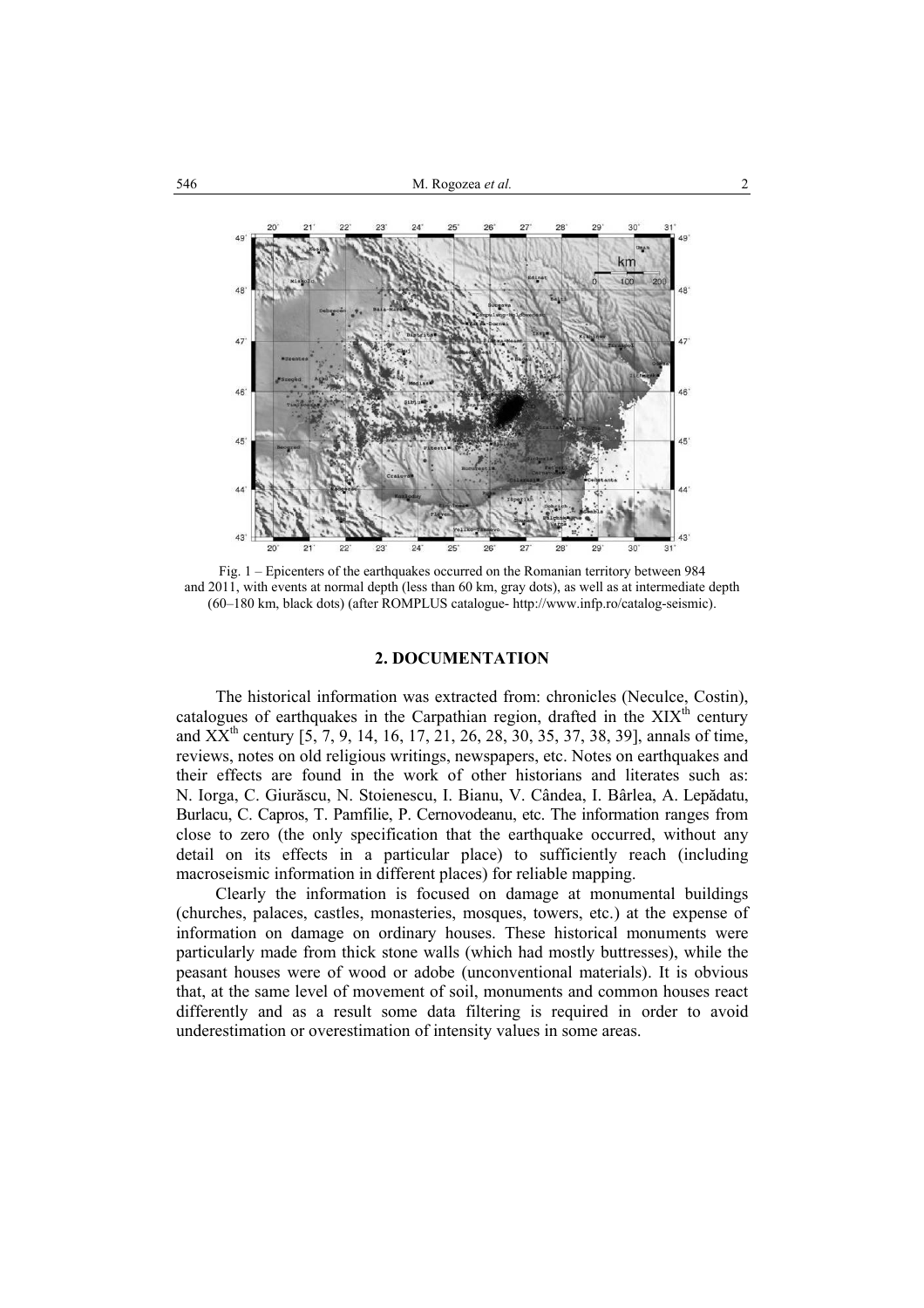#### **3. DATA ANALYSIS**

For the  $XV<sup>th</sup>$  century the collected information indicates the producing of six earthquakes with impact in Romania (Table 1).

The first event, occurred in 1411, is mentioned in Turdeanu's paper [42]: "In 6919 (1411), during Mircea Voda and his son Mihail Voda on February 23, a big earthquake happened, at the  $6<sup>th</sup>$  hour of night that produced the collapse of many houses". The above paragraph is the English translation of a Slavic manuscript, found in the library of Holy Synod of Moscow. Given the precise details about the event ("big earthquake"), date (23 February, at six o'clock in the night) and the specification of the ruler of the country that time (Mircea Voda and his son Mihail), Turdeanu [42] assumed that the manuscript was issued in 1411 in Wallachia.

Despite the fact that the earthquake was classified as a large one, Turdeanu [42], drew attention (p. 62) on the lack of any proof of significant repairs at any monastery or church existing that time. The disaster passed without leaving a trace in the memory of posterity, except the mentioned manuscript. Nevertheless, Cernovodeanu and Binder [6] reported on this event as one leading to many buildings collapse, but without mentioning any other source (apparently, they relied on the same Slavic source, as Turdeanu [42]). Because this earthquake was not included in any known database, and in this moment we have only one linked source, we assume that it was a local event described in an exaggerated manner by the contemporary witness.

The next earthquake occurred in 1443 in the Pannonian Plain according to Stefanescu [39] and was felt in Hungary, Bohemia, Silesia, Poland and Transylvania. Stefanescu [39] took the information form sources like: Annales Silesiae p. 157; Martini Cromer, De rebus Poloniae p. 328; Pistorius Nidamus: Rerum Polonicarum, t. II. p. 213 and 713; Bonfinius: Rerum Hungaricarum, Dec III, Lib. VI. p. 456 and 465. On the basis of information from Dlugosius (Polish chronicler), Callimachus (1519) and Aeneas Piccolomini Szlvius (Pope Pius II), (see Fuchsio Lupinum, p.33), Cernovodeanu and Binder [6] placed the epicenter in the Tatra (Zvolen) region. The reports of damage show that the St. Ladislau Cathedral in Oradea was destroyed and possibly the Citadel of Angevins in Timisoara was destroyed, too.

In his notes, Rethly [37] mentioned that the earthquake caused damage mostly in Hungary, where the "castles and houses were overturned and the mounts shook". Major effects were reported in Poland as well: some of the citadel towers in Zabrdowicz collapsed, the roof of the St. Thomas Monastery collapsed also, the roof of the St. Catherina Monastery in Krakow and the roof of St. Augustine Church in Casimiria fell down.

According to Florinesco [9], the earthquake was strongly felt in Central Europe causing damage in Poland, Hungary and Bohemia. It was felt also in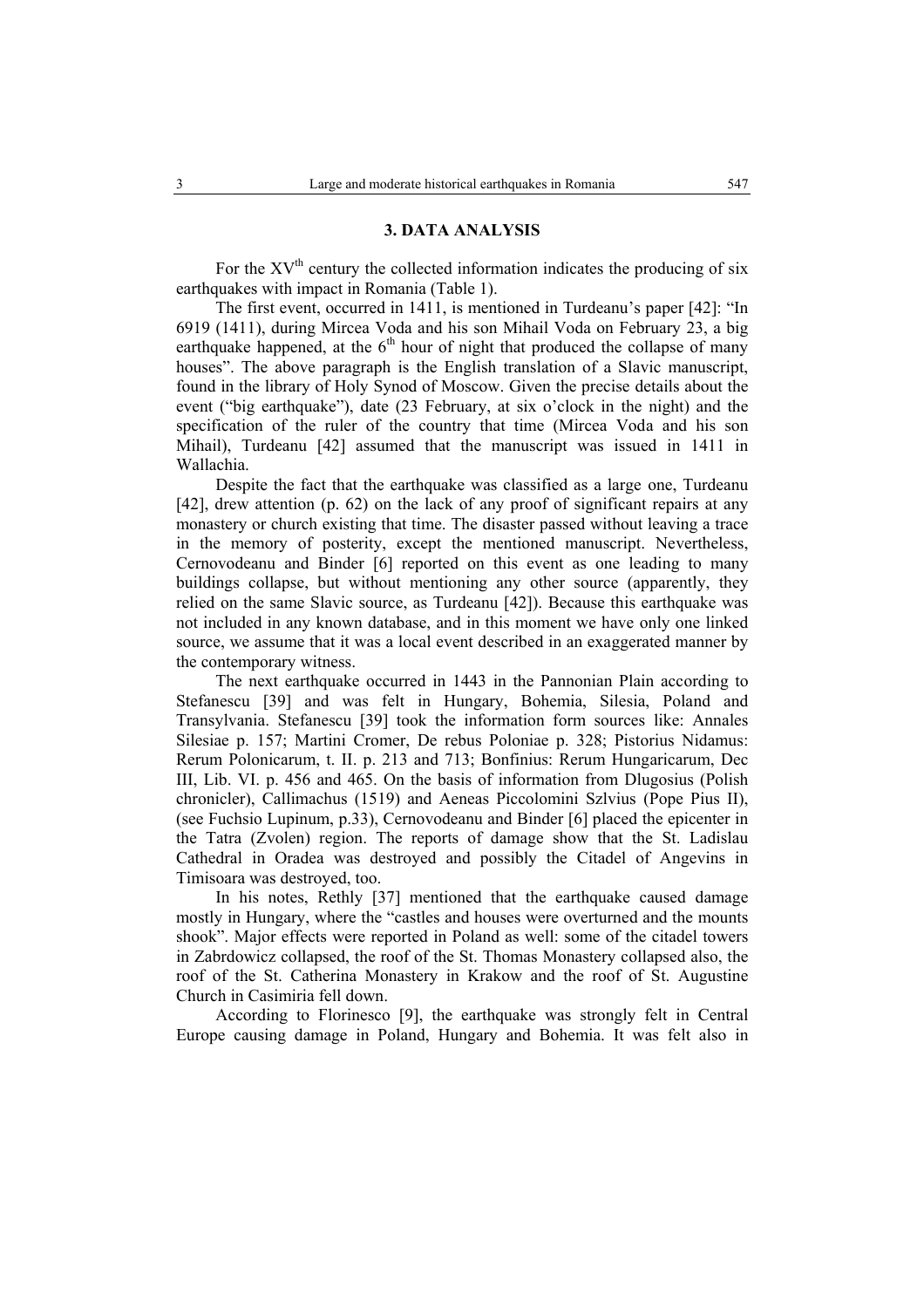Transylvania, where the author names a few general destructions to cities, citadels, houses, without specifying the particular location or the source.

A variety of information suggest that the seismic waves were felt everywhere in the northern part of the Balkan Peninsula (Laska [19]). Popescu [30] admits that this earthquake, which was strongly felt in Poland and Hungary, it should have been felt in Bucovina as well, but he has no attestation in favor of this supposition.

Few Romanian studies mentioned the earthquake effects on our country. Thus, Iliesu [15] notes: "In this year, 1443, it was in Timisoara a strong earthquake so powerful that demolished a part of the Royal Palace, a part of the citadels fortification and many other buildings". Similarly, Trâpcea [41]: "Iancu de Hunedoara used the circumstance that an earthquake damaged in 1443 the castle to rebuild it and strengthen it with a moat" and Hategan  $[13]$ : "On  $5<sup>th</sup>$  July 1443 a powerful earthquake destroyed, in same places down to the ground, the fortification walls and many houses in the town. Iancu de Hunedoara started working: brought stones from Varsetul place, sand from Lipova and wood from the forests around Timisoara. He demolished the damaged walls and recuperated the materials. The Angevin Castle was down to ground, too… for foundation oak pillars were used, but somewhat better manufactured that those angevini and without the intermediate layer of stone… as concerns the fortification…the military Italian architects applied the technique of stone walls …"

The analysis of Prochazkova and Karnik [32] and also the recent studies of Labak [20] and Grunthal and Wohlstrom [12] located the earthquake epicenter in Slovakia and estimated the magnitude at 6.0, and epicentral intensity at VIII. The tracing of isoseismals indicated values below V for the western part of Romania. It is difficult to associate the effects in Timisoara, as they are described by Hategan [13] and Iliesu [15], with the event produced in Slovakia. Unfortunately, both Hateganu [13] and Iliesu [15] did not mention the source they used and, although the related details are interesting, we cannot have a real measure of reliability of this information.

The epicenter of August 4, 1444 event was localized in Szeged Hungary, near the frontier with Romania, in the following catalogues: Shebalin [38], Constantinescu and Marza [7], Zsiros *et al.* [46], Oncescu *et al.*, [26]. Shebalin *et al.* [38] quoted Rethly [37] like source, (and Rethly [37], quoted in his turn, Teleki (1852), Reizner (1884-1900) and Bielz [5]).

We could not find any historical source on this event and therefore from the existent information in catalogues it is impossible to indicate how credible is the catalogue parameterization (Lat.  $46.20^{\circ}$ N, Lon. 20.10<sup>o</sup>E, maximum intensity VII–VIII). More than that, the summary description of the effects from Constantinescu and Marza [7]: "destructive and widely felt from Bohemia to Balkans" suggests a possible confusion between events which took place between 1433 and 1444.

In their analysis of the 1446 earthquake, Tatevossian and Albini [40] came to a contemporary source in which the effects felt in Moscow are described. They started from Musketov and Orlov [23] who refer to the "Tsarstvenniy chronicler"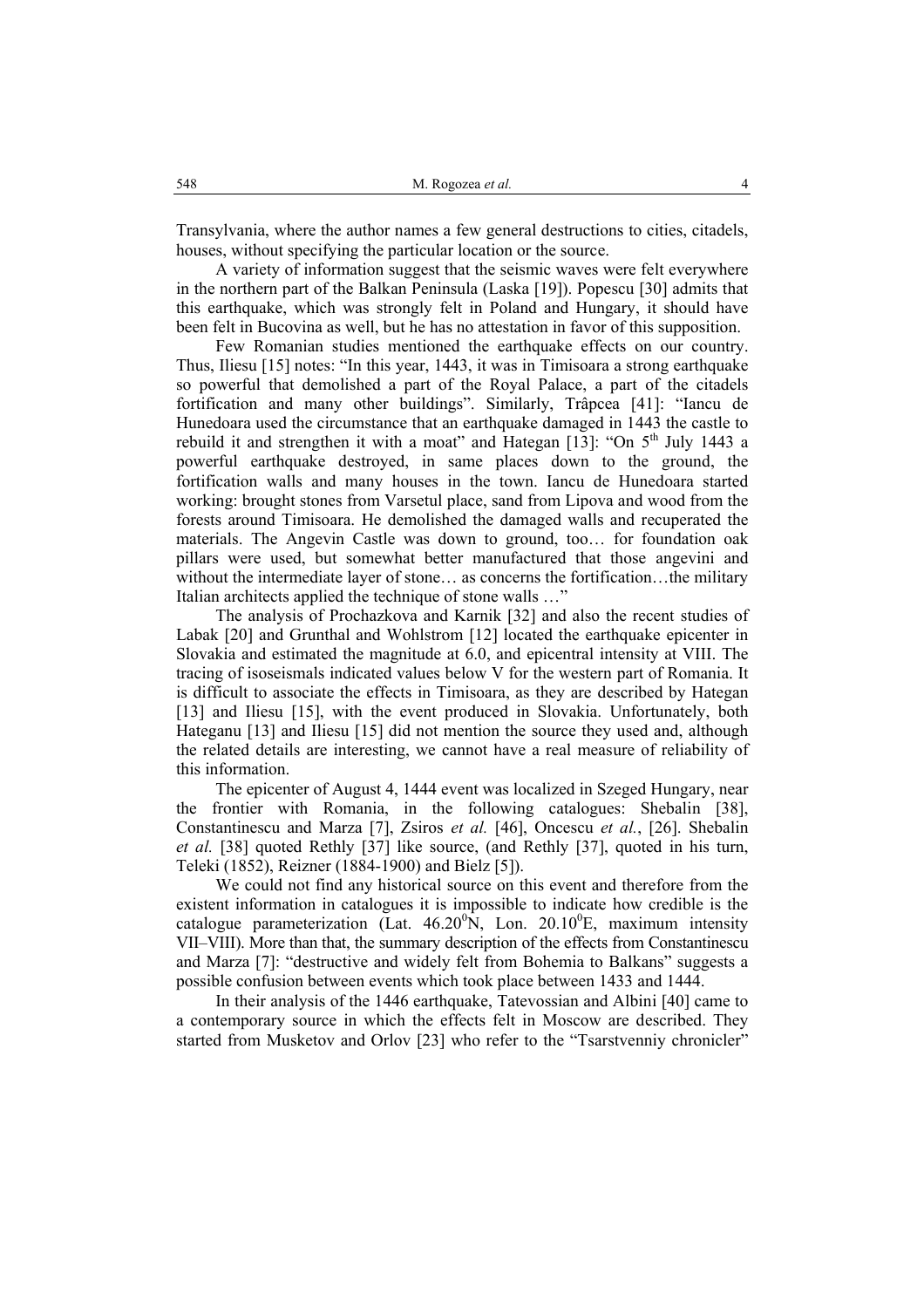which, after Shchapov (2003), represents a compilation of different chronicles in 18 century. The original description of the earthquake is from a contemporary source, Muscovites Chronicle written in the late of XV-th century (Kloss ed., 2004): "In autumn 1446, in the first day of October, at 6 at night, when the Grande Duke was released from Kurmysh, Moscow, and Kremlin, all towns were shaken. Not all people which are asleep were awakened by this earthquake, but those who felt it, were afraid for their lives. In the next morning, they told with tears in their eyes what behaved those who were awaked by the shake".

Based on this information, Tatevossian and Albini [40] estimated the intensity III-IV (EMS 98 scale) at Moscow, because the earthquake did not wake up all the population of the city. Because our investigation did not provide other information about this event, the hypocenter placed in the Vrancea region is based on the hypothesis that there are no other earthquakes, apart from Vrancea, to be felt in Moscow. Source parameterization (lat  $45.7^{\circ}N$ , lon.26.6<sup>o</sup>E, depth 150 km, maximum intensity VIII-IX, magnitude 7.3) from Kondorskaya and Sheliban [17], taken from Constantinescu and Marza [7] and Oncescu *et al.* [26] catalogues, requires also a typical behavior of Vrancea earthquake, with slow attenuation of the waves which propagates to the north-east.

The 1471 earthquake is the most important and best documented earthquake produced in XV<sup>th</sup> century, with effects in Romania, as well as abroad. As reported in the "Moldavian-German chronic", "Chronicle from Putna" and other contemporaneous sources from Moldova, "in the same year  $(6979 = 1471)$ , month of August, day 29, a terrible earthquake happened" and even "all over the word, when the ruler (Stefan the Great) was sitting at lunch" (Grigore Ureche, "Chronical of Moldavia", 1965, p.71). The specification of time (the ruler took the lunch) shows that the "Bistrita Chronicle" ("Anonymous Chronicle") which made this specification was written at the royal court in Suceava, during the reign of Stefan the Great. On the other side, it proves that that the notes related to the earthquake and its time of occurrence are made by an eyewitness or by a person knowing directly the things that happen at the royal court (Ursu, [45]; Giurascu, [10]).

In the annals of the Melk Monastery (Austria), it is mentioned that in August 29, 1473, at 11 o'clock, "It was such a big earthquake that almost all houses and chimneys collapsed and even a part of the town walls fell down (in Brasov). Many people thought that is the end of the World". Strong earthquakes were recorded for five days in all Transylvania, Wallachia, Moldavia and Szeklerland, that made the mountains and hills to move. This earthquake was felt in "seven provinces from east" (Pertz, [29]).

Another source [44] provides more information about the effects of 1471 earthquake. In the chapter: "The earthquake chronicle from Barsa Country (XV-XX centuries)", from the paper "From chronicles and charters. Contribution to the Transylvania history" (Nussbacher, [24]), the mentioned document is reproduced, in modern translation and commented by the author. Since the paper mentions other affected lands, we present further some extracts: … "In St. John the Baptizer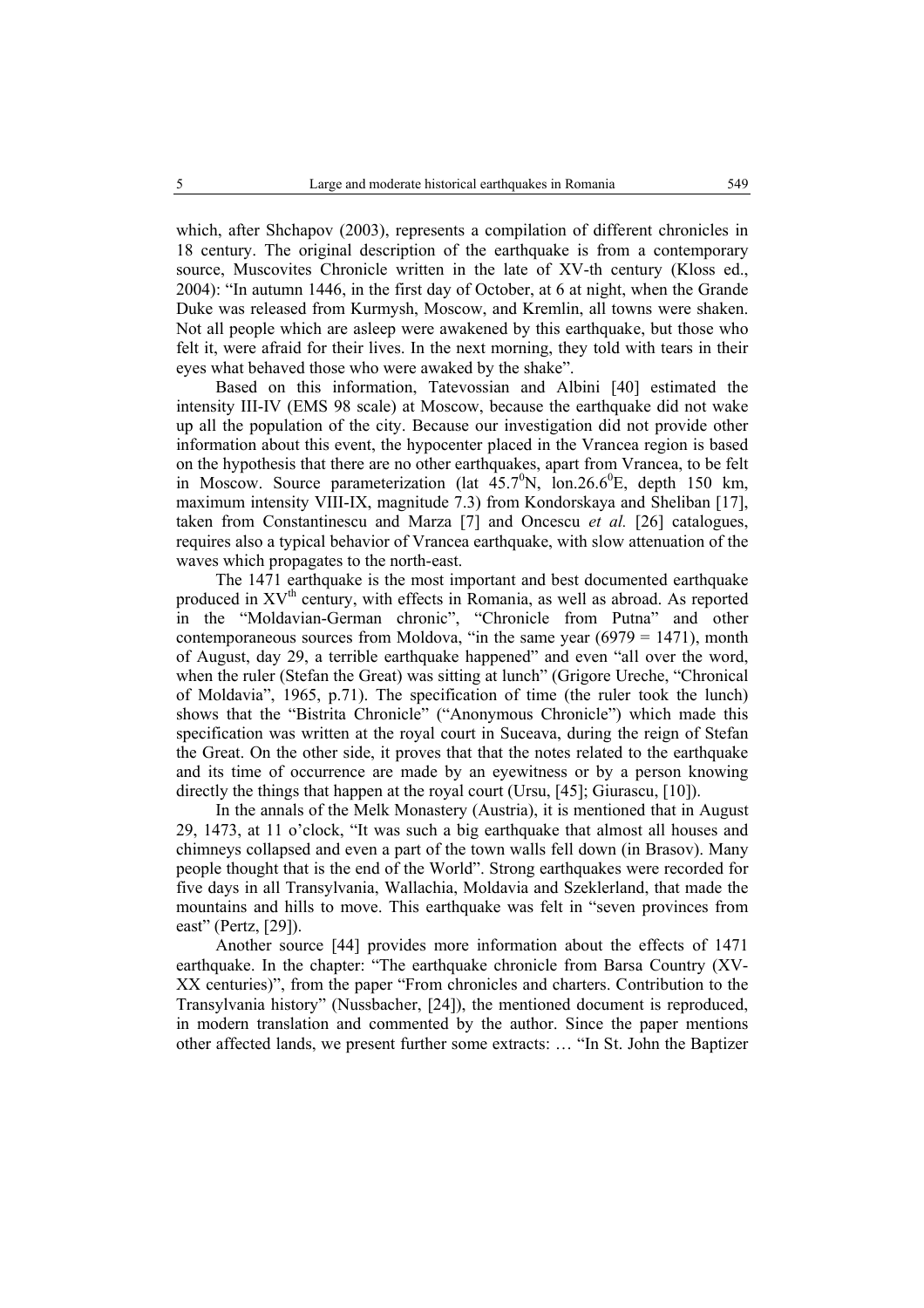day (August 29), between 10 and 11, a big earthquake was in Brasov, that shaken all buildings, hills and valleys". "In the parochial Church, the arch key above the altar, wearing the Hungarian emblem felt. The tower of this church was inclined as if it were ready to collapse. Much of the city walls collapsed, many towers cracked and the roofs fell down. People escaped from their tables on the street like fools and many of them died. Also, on the city hill (perhaps Tampa), from the peak of the hill, towards the city, two big rocks dislocated and rolled down to the valley. Many partition walls of the houses were cracked, and in the villages many walls collapsed". Further it is shown that "at the same time, an earthquake happened in Moldavia, felt from Cetatea Alba (Nistru), to Caffa (in Crimea) and the city of the voivode (Radu the Handsome) of Wallachia totally collapsed". Such effects have been reported for other Vrancea strong earthquakes, in the Carpathian foothills and Bucharest. So they say that an entire village in Moldavia – with people, buildings, animals and all the others – would have been drowned (the information, probably refers to a massive landslide and was not verified so far). Further they had shown that until September 1, 1471 there were five aftershocks without noticeable effects. As noted before, in the Annals of Melk monastery is mentioned another event in August 29, 1473 instead of August 29, 1471. Stefănescu [39], p. 12 considers the date of the earthquake (1471) as certain, and Purcaru [33] states that the two earthquakes refer to a single event. Summarizing all available data, Tatevossian and Albini [40] conclude that the 1473 event is a false duplicate of the one in 1471. We accept this conclusion and suppose that the error in dating the exact year was passed on through the Hungarian's compilations from nineteenth century, at Rethly [37] and Montandon [22]. Rethly [37], at his turn, mentions two references: Bielz [5] and Koch [18]. This error is taken among others by Florinesco [9] and further spreads to other authors. Thus, the current form of the Romplus catalogue (Oncescu *et al.* [26]) contains both events: in 1471 and 1473 (this two appeared also in the Shebalin *et al.* catalogue [38]). Previous studies indicate a magnitude between 6.9 and 7.5 and a maximum intensity around VIII–IX.

In terms of macroseismic effects, the information covers both regional scale, in the cities (Brasov, Suceava, Targoviste) and global (the earthquake was felt on extended territories, including Russia and Republic of Moldova). This earthquake was felt as far as in Cetatea Alba on the Nistru river, in Moldova and Caffa, in Crimea (Cernovodeanu and Binder [6]). In Wallachia, the earthquake led to the ruin of Princely Palace and caused cracks in the soil through which water with sulfur and mud was brought to the surface, with nasty-smelling fumes.

In Transylvania significant effects were reported in Brasov "so great earthquake that all buildings, mountains and valleys were shaken". According to the Melk Monastery Chronicle, almost all the houses, chimneys and a large part of the city walls were destroyed. Movements with the same intensity were registered in Turda, Bistrita, Salaj and throughout the all Szeklerland (Cernovodeanu and Binder [6]).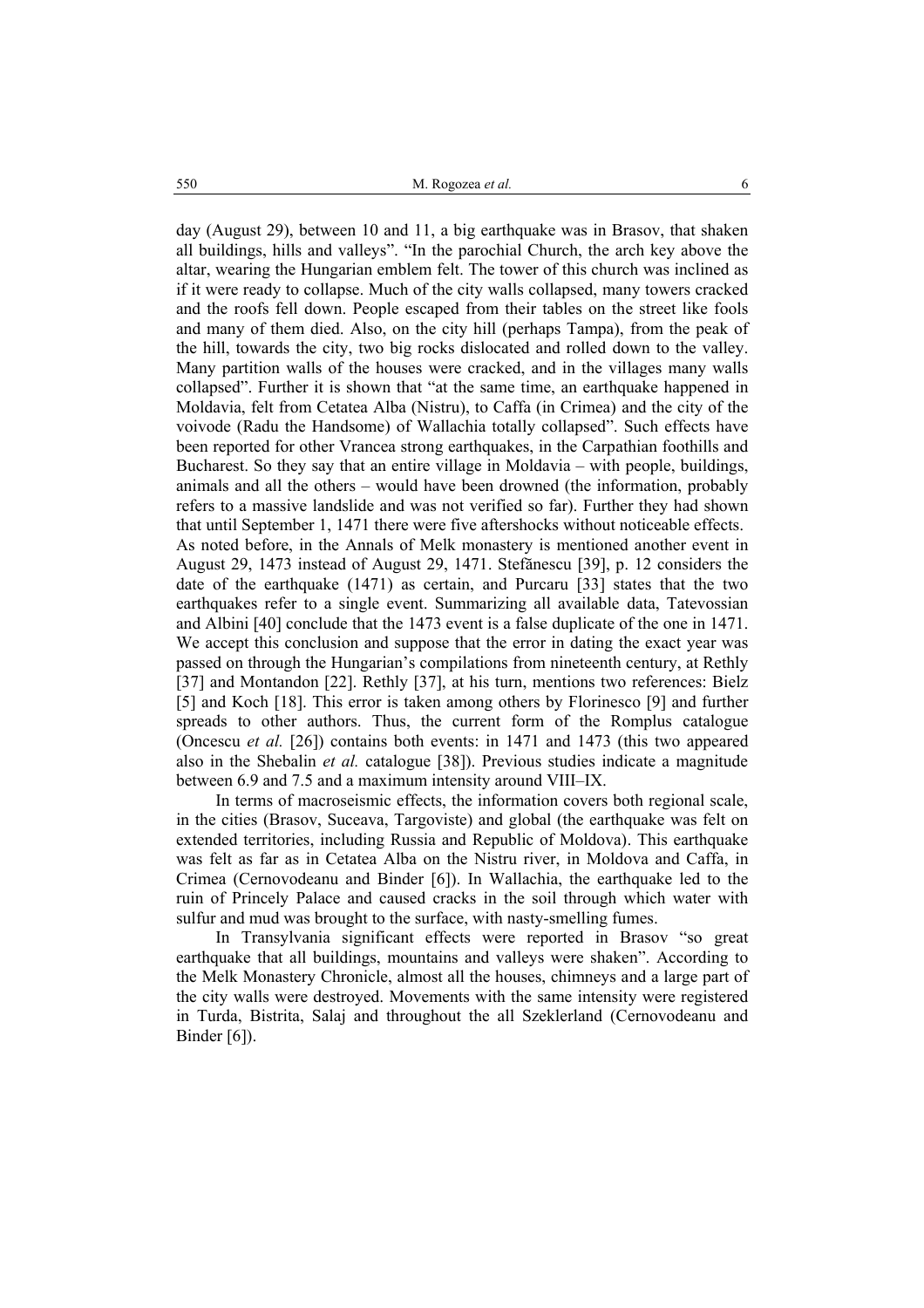The first event mentioned in  $XVI<sup>th</sup>$  century is a devastating earthquake produced on September 10, 1509 in the Marmara Sea. Ambraseys [3] described in detail this event. An estimation of the casualties amounted to 13000 people, as mentioned in a letter to the Doge of Venice by the voivode of Transylvania (Sanudo, 1879–1902).

In his chronicle, Radu Popescu, refers to a destructive earthquake produced in Constantinople in 7016 (1507–1508), during the reign of Mihnea Voda cel Rau (1508–1510): "… In these times it has been a great earthquake. In Tarigrad windows, churches and houses fell and many people were killed" (Cernovodeanu and Binder [6]).

The earthquake is also mentioned by Florinesco [9], but with a wrong date (September 14, 1509): "powerful ground earthquake in Constantinople (Turkey) strongly felt to the south of the Transylvanian Basin (Barsa)". Cernovodeanu and Binder [6] included this event in the chronological list of Romanian earthquakes (p. 229), but using the wrong dating took from Florinesco [9]. As a result of this earthquake, Balkan Peninsula and Brasov were strongly damaged.

1512 earthquake is reported by Grecescu and Simonescu [11]. The authors found two independent sources that allude to a phenomenon which seems to indicate a possible earthquake in 1512 in the Wallachia. It was felt in Targoviste and Dealu Monastery. The first report is from the "Cantacuzin Chronicle" and states that "the roof of Radu Voda's tomb cracked..." (The history of Wallachia 1290–1690, The Cantacuzinesc Annals by Grecescu and Simonescu, p. 27, [11]. The second narration belongs to Radu Popescu who wrote that "there has been a lightning and the stone on Radu Voda's tomb broke as could be seen until today..." (Cernovodeanu and Binder [6]). We may have to deal with a local earthquake, but the information is too vague and insufficient to consider such an event. There are no other references about this earthquake.

Another earthquake occurred on November 24, 1516 (St. Catherine's day), at the first hour after lunch. This is a well documented Vrancea earthquake, for which there are several independent contemporary sources. The earthquake caused damage in Brasov and was felt in Suceava. The event is mentioned in "The Chronicle of Moldavia" by Grigore Ureche, p. 143, [43], who wrote that "… in the same month, there was a great earthquake, in a Monday", without giving other details.

A similar information appears in "The History of Wallachia rulers" by Radu Popescu (p. 35), with a notable difference about the year: "a great earthquake happened in 7025 (1517), in the month when Bogdan Voda of Moldova died". The earthquake caused significant damage in Brasov, as mentioned by Atanasiu [1] and Cernovodeanu and Binder [6], both based on the story of Romer (1916). Several houses and much of the surrounding wall of the city were destroyed. The same information can be found at Nussbacher [24] and Dudaş [8]. Florinesco [9] mentions the date and time of the earthquake (13:00) and that it caused damage in Brasov (several houses destroyed).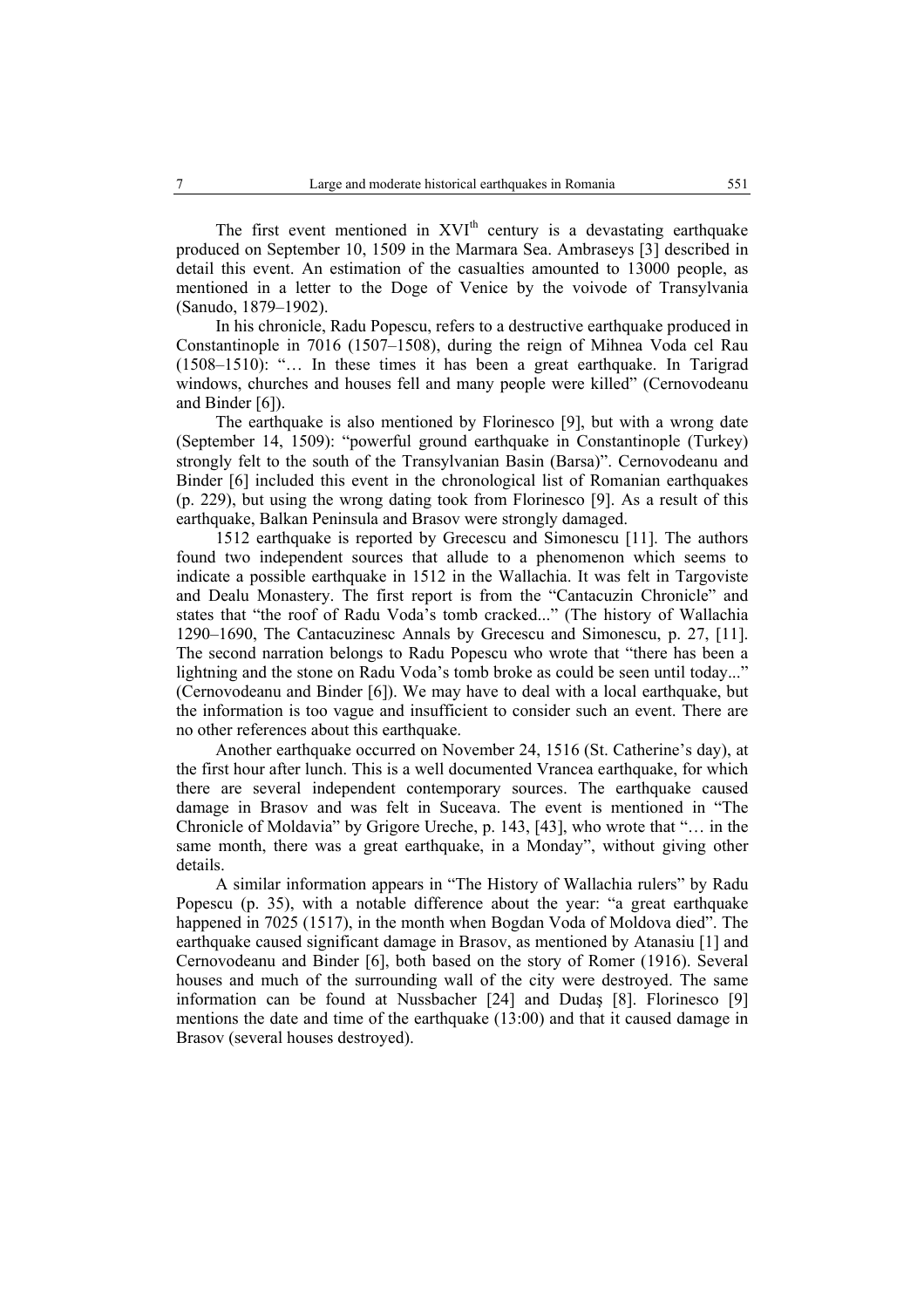The data found by Rethly [37] from Romer (1916), Quellen IV (1903), Koch [18], Bielz [5] and Jeitteles [16], speaks as well about the damage caused by this earthquake in Brasov.

Another earthquake occurred on February 6, 1517 which was strongly felt in Transylvania especially in Rupea (Florinesco, [9]). The likely epicenter coordinates are also specified by Florinesco [9]:  $46^0$ 03' N and  $25^0$ 14' E, without any indication on what basis they were established.

Rethly [37], after Bielz [5], talks about an earthquake, which took place in 1517 on St. Dorothea's day, in the vicinity of Rupea.

The 1521 earthquake occurred in Belgrade and Semlin region, according to von Hoff [14]. Certainly Stefănescu [39], p. 11, takes the information from von Hoff [14]. Florinesco [9] notes that several strong earthquakes were reported for three days in Belgrade and Semlin regions. These movements were felt quite strongly in Banat as well (fractures in the walls).

A source from Brasov states that in 1521 in "Wallachia, Transylvania and Fagaras a strong earthquake was felt" (ref.: Hurmuzaki, XV, 1, p. 251–252. No. CDLVI., Cernovodeanu and Binder [6], p. 212. The same source is also reported in Nussbacher [24]): "A major earthquake happened in 1521 in the Wallachia that was also felt in Fagaras, Transylvania and Brasov" (Hurmuzaki, XV, 1, no. 456, p. 251–252).

Referring to the earthquake effects on Brasov city, Armbruster [4] notes that "it was during the reign of Istvan Bator, when the church bells in town beat themselves" (p. 405). We point out that Bator Istvan was prince of Transylvania between 1571 and 1575, and so it may actually make reference to the effects of the 1571 earthquake.

Opriş [26] says that "after a strong earthquake in 1521, Brasov needs to be repaired" (source: Pascu, Voievodatul, II, p. 171).

Analyzing all available data about the seismic activity during 1521, by the effects felt in Romania, we believe that, apart from an earthquake in Serbia, we can speak of a possible seismic sequence in the Fagaras-Câmpulung area, known as a seismogenic zone. Thus we can make a connection between the macroseismic effects in Banat with those reported in Fagaras, Curtea de Arges and Transylvania. However, it is difficult to draw any conclusion as the existing information is too vague.

The earthquake from St. Elizabeth's night (November 19, 1523) was analyzed systematically by Radu and Toro [34]. They adopted the following parameters for this event: date: November 19, 1523 (night), epicenter:  $46^{\circ}20'$  N,  $24^040$ <sup>o</sup> E (Medias), depth – 10 km the magnitude – 4.7 and maximum intensity – 7.

The two authors consider that for the previous event dated June 9, 1523 the month is recorded wrong (June instead of November) and that in fact we are dealing with a single event. The information is based on compilations from XIX-th century (Hain, 1854; Laczco, 1858, Hutter, 1862; Bielz, [5]; Koch, [18]), taken by Rethly [37] and Florinesco [9]), Radu and Toro [34].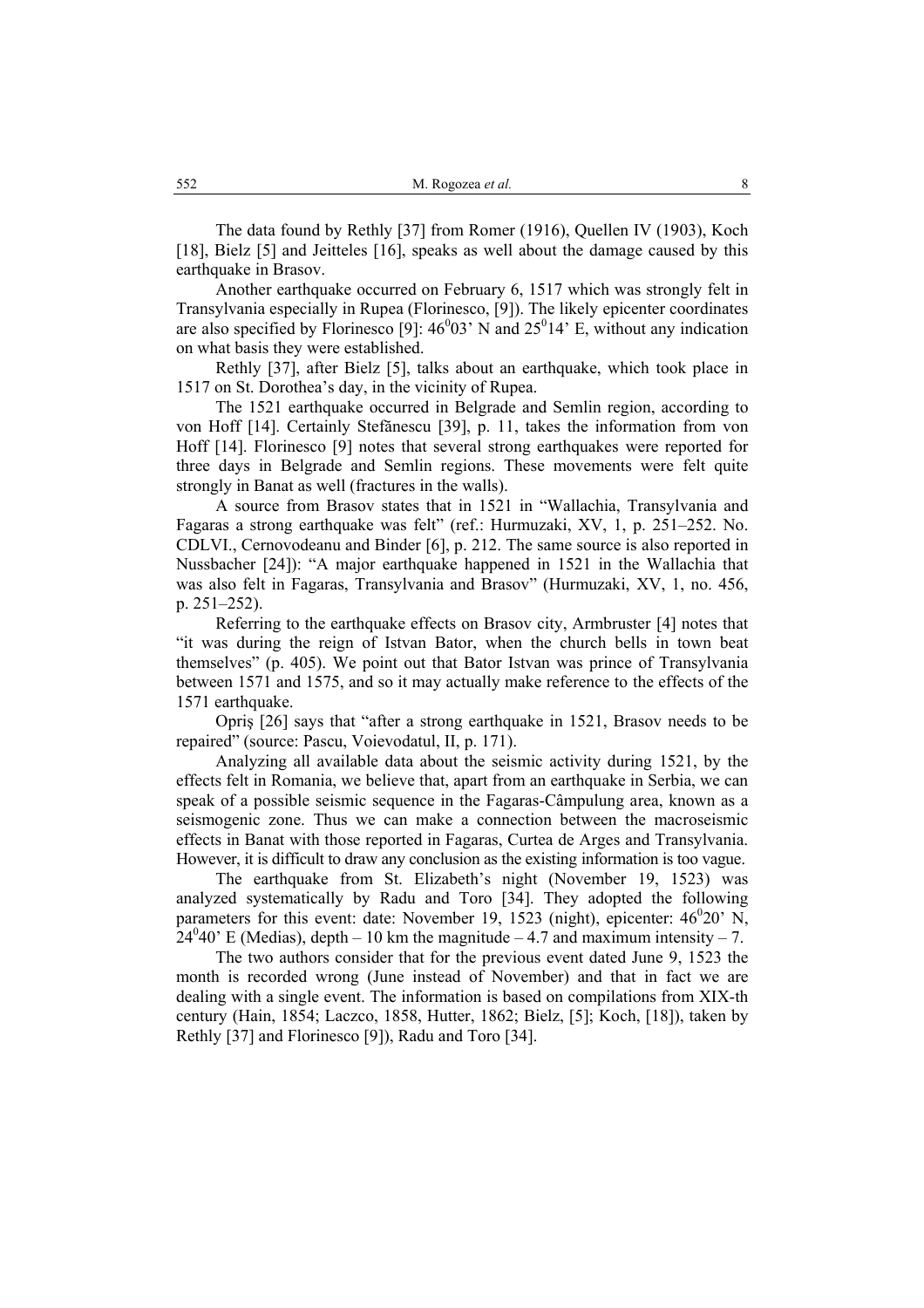The Chronic of Hutter states that on November 19, 1523 at Medias "was such a high trembling that the Council House towers fell." The choir vault and support pillar located on the south part of the altar at the Evangelical Church in Sebes collapsed. In those days many old people have died in Ardeal and in Sibiu 20 houses have collapsed (Cernovodeanu and Binder [6], p. 211.

At Brasov a great earthquake was felt in the same year (Temple Coronenis). In Sighisoara a great earthquake happened on the day of Saint Catherine (Cronik der Makt-Nachbarshaft) (Radu and Toro [34], p. 1070.

The columnist Ostermayer wrote about the 1531 earthquake that was felt in Brasov and "five days in a row was attended by a comet" (Cernovodeanu and Binder [6], p. 211, Ref. Quellen VIII, p. 248). Nussbächer [24] takes the information from Quellen IV (p. 7, 12, 155, 500) and states that during that period "two large earthquakes were in Brasov". The earthquake is also remembered by Florinesco [9] which gives some strong indication of the effects felt in Brasov, where the Black Church was damaged. It is possible that Florinesco [9] may be exaggerated because of a wrong translation. The correct translation, according to Toro, would be: "This earthquake is remembered by an inscription in a large church [Black Church]."

The earthquake is included in the catalogue of Shebalin *et al.* [38] with the following parameters:  $45.6^{\circ}$ N latitude,  $25.3^{\circ}$ E longitude, 20 km depth, 5.0 magnitude and VI as maximum intensity. However it is not included in the Romplus catalogue.

For the 1543 earthquake, Rethly [37] mentions some documents from the XIX-th century (Bielz, [5]; Jeitteles, [16]; Chronica oder Sammlung und neuer Nachrichten von den merckwϋgdigten Erdbeben etc. von M.I.A.W. – Wien, 1764; Quellen (IV), p. 53, 78, Nussbächer (p. 20), [24], that states that an earthquake happened in 1543 in Transylvania. The event is also mentioned by Bielz [5], that talks about a terrible earthquake in Sibiu and Transylvania. Probably based on the information from Rethly [37], Florinesco [9] speaks of a devastating earthquake that took place during 1543 in Transylvania and in particular in Barsa Country. It is difficult to decide the source of this event: Vrancea intermediate-depth event (as in Romplus catalogue), or shallow event with the epicenter in Transylvania (as in the catalogue of Shebalin *et al.* [38]). Two essential elements remain to be clarified: the date and the hypocenter, Vrancea or Transylvania/Fagaras-Campulung. The information is not precise and therefore this event can be confused with the one in July 19, 1545.

According to Ostermayer, on July 19, 1545, during a religious service in Black Church, "it was such a strong earthquake that everyone has left the Church" (Cernovodeanu and Binder [6], p.212, Ref. Nussbächer p. 21, [24], Quellen IV, p. 506). However, according to Rethly [37] it is a false event, probably due to the confusion with the big event of November 19, 1523 (p. 32).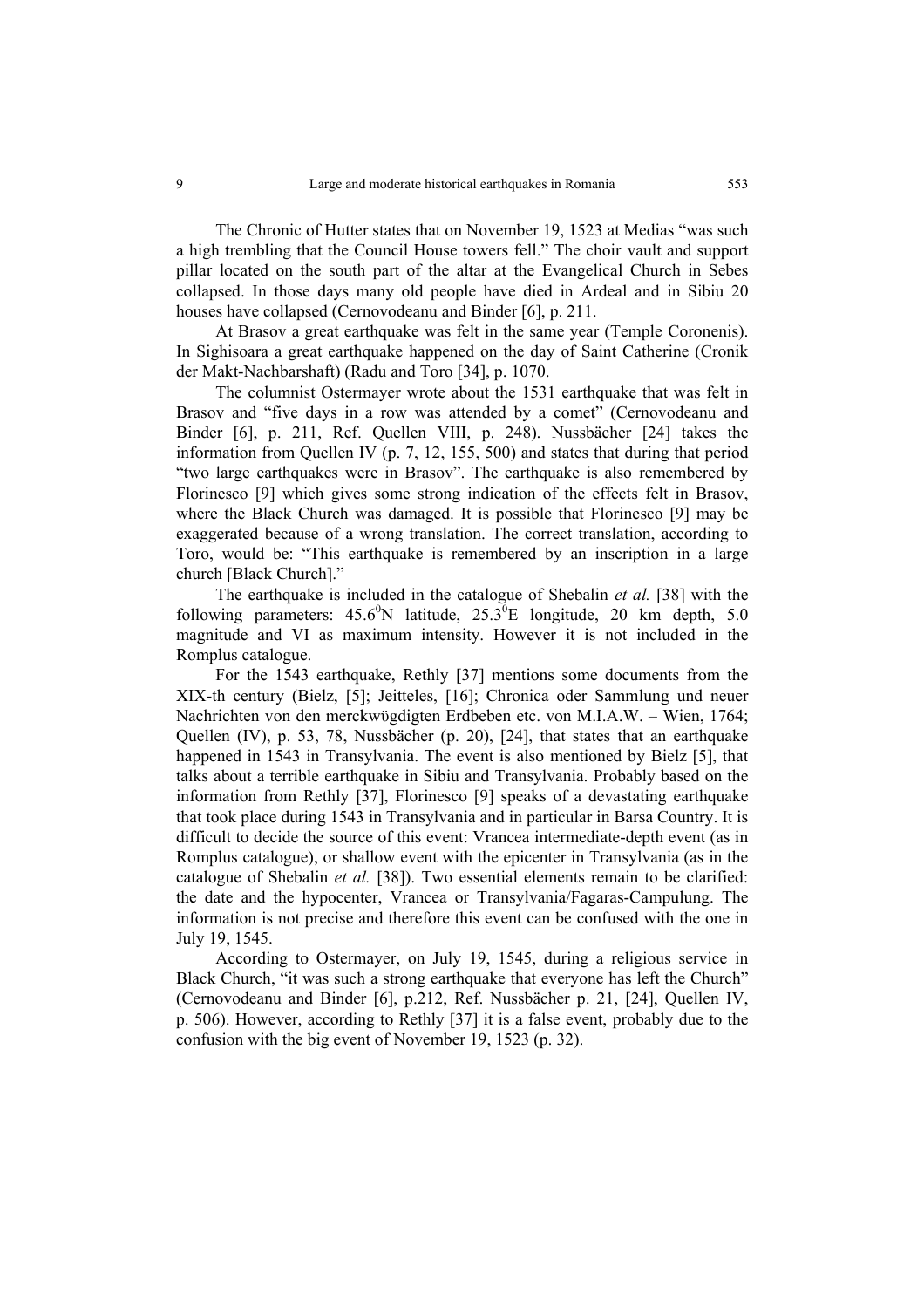Florinesco [9] spokes of a strong earthquake occurred in Barsa region that was felt all over Transylvania. Without specifying any source, it reminds the different damages in Brasov, meaning fractures in the walls of the houses and even their collapse. Wounded or dead people were also reported. Unfortunately the information provided by Florinesco [9] about the damages is not reliable and can be considered only with great reserve.

The only information about the October 26, 1550 earthquake comes from [37] who quotes Bielz [5] and Quellen chronic collection. The earthquake was felt in Sibiu and Brasov. The observer from Brasov did not report any effect of the earthquake. He only said that a comet was seen on the same day. He also specified the time: 2 a.m. and the lasting time: a quarter of an hour.

In his book "The Memory of Romanian old books, Old notes", Dudaş [8] speaks of a strong earthquake on the Sunday preceding the Sunday of All Saints, in southern Transylvania that held a quarter of an hour.

Another ambiguous event is the one from August 21, 1552. Due to the lack of information we can not specify exactly where it was in Transylvania or in Vrancea. This event appears as a deep one only in Kondorskaia and Shebalin [17] and in Romplus catalogue (Oncescu *et al.* [26]). Bielz [5] talks about a big earthquake in Brasov. Rethly [37], inspired by Jeitteles [16], also recalls this event. However the information is vague, just remembers that it was an earthquake in Brasov. Florinesco [9] talks also about this earthquake, as being in Transylvania and strongly felt in Brasov.

Another problem is related to the July 18, 1556 earthquake, as it appears only in Shebalin *et al.* [38] catalogue, where is located in Transylvania (felt in Brasov). The information comes from Rethly [37] and Florinesco [9]. Nussbächer ([24], p. 22), taking the information from Quellen IV, p. 518, states that there were "two earthquakes".

The November 20, 1558 event was reported by Rethly (1952). The author, inspired by Jeitteles [16], reminds of an earthquake that was felt in Brasov on  $20<sup>th</sup>$ November (November 10, Old Style, as wrote on a church inscription). Bielz, [5] also remembers of an earth movement, which took place on 20<sup>th</sup> November.

Florinesco [9] says that there has been an earthquake in the south part of Transylvania. In Brasov a church was fractured. The event is also noted by Nussbächer [24], p. 22, (Quellen IV, p. 12, 155).

Jeitteles [16] recalls of an earthquake on August 17, 1569 in Transylvania. According to Rethly [37] this event was felt in Brasov. The author mentions the time when the event occurred – morning between 6 and 7. The night before, a jolt of land occurred between 12 and 1 o'clock at night. The earthquake was either a crustal one, placed in Fagaras-Câmpulung area, in Romplus catalogue, or a subcrustal one in Vrancea, after Radu (1979), Constantinescu and Mârza (1980)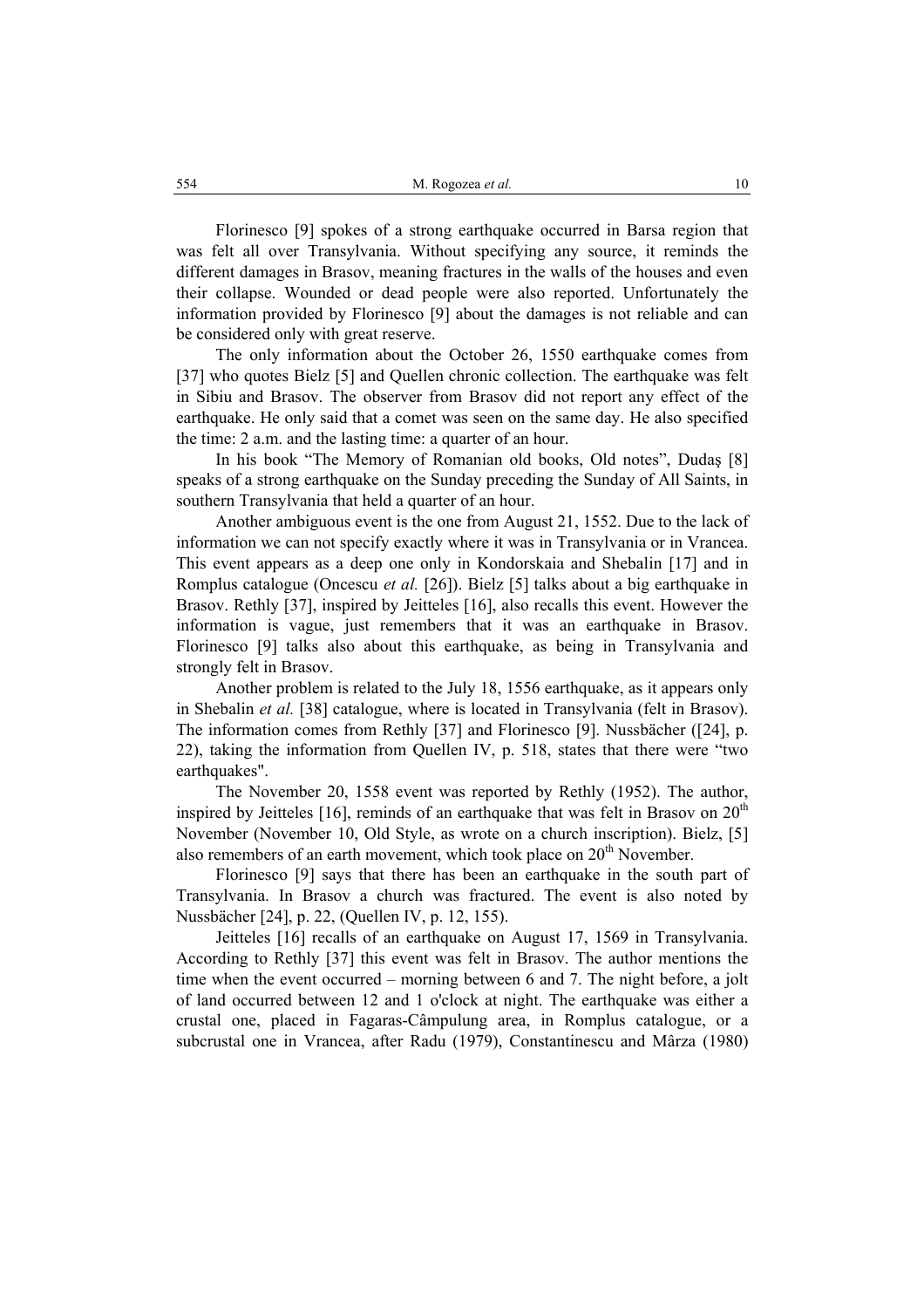catalogues. Nussbächer [24] mentions an event on August 15, 1569, after Quellen, IV, p. 82 and another one on August 17, 1570 (Quellen, IV p. 10).

A greater earthquake was produced on April 10, 1571 morning at 8, followed by a series of small movements of the Earth until 14 May, according to Bielz [5]. Nussbächer [24], p. 22, also recalls this earthquake (Quellen, IV p. 492). Atanasiu (1969) speaks of four earthquakes between April 10 and May 19, 1571 in Brasov. The information, taken from Romer, is however controversial. Shebalin *et al.* [38] says that we are dealing with an error of transcription and therefore is identical with the earthquake on May 10, 1571. However, we do not exclude the possibility of a seismic sequence in Fagaras-Câmpulung, for example.

May 10, 1571 event appears only in Romplus. Jeitteles [16] reminds us of a series of three earthquakes on May 10, 14 and 19, the latter being the strongest. Nussbacher [24] remembers three small earthquakes on April 10 and May 14, followed by a "very strong" one ("violentissimus") on May 19, at 18 o'clock (Quellen, IV, p. 10 and 155). The next earthquake is recorded on July 11, 1572 (Quellen, IV, p. 493). About damage or injuries we have no information. According to Constantinescu and Mârza [7], Black Church in Brasov was affected.

The April 1, 1578 event is certified by Purcaru (1979) and Romplus catalogue as being in Vrancea. No other information on this event is available. Atanasiu (1991), Rethly [37] and Florinesco [9], proved the existence of an earthquake on April 30, 1590. Florinesco [9] said that two shakes were felt in Barsa. Nevertheless, Popescu [30] does not mention about it. The exact date of the earthquake is not known, as in Shebalin [38] and Bielz [5] appears on 5/28/1590, while in Rethly [37] on 04/28/1590. Nussbächer [24], p. 23, states that on 04/28/1590, at 11 o'clock was an earthquake happened (Quellen, IV, p. 42, 53, 157). Jeitteles [16] remembers only that it was an earthquake in Transylvania, without specifying the date. Rethly [37] inspired by Bielz [5] says: "On April 28, 1590, on the eve of Easter at 11 at noon was a trembling."

The date and time when the October 20, 1590 event occurred are uncertain as there are differences in the chroniclers. Ostermayer states that there was "a great earthquake in Brasov, so that the bells began to ring and the Black Church first choir vault was broken and many houses collapsed." Radu Popescu, recalling the death of Stephen Bathory, King of Poland that died on December 26, 1586, probably refers to the same earthquake from August 10, 1590 when says that "there have been such a big earthquake in Hungarian Country (Transylvania) that in Brasov bells ringed themselves and many houses were destroyed" (Cernovodeanu and Binder, [6], p. 212.

As Mathias Miles relates in the "Sibenburgischer Wurg-Engel" chronic (1770), on August 11, 1590 a "powerful and frightening earthquake" occurred. It was felt so strongly in Brasov that the bells rang, many houses and walls collapsed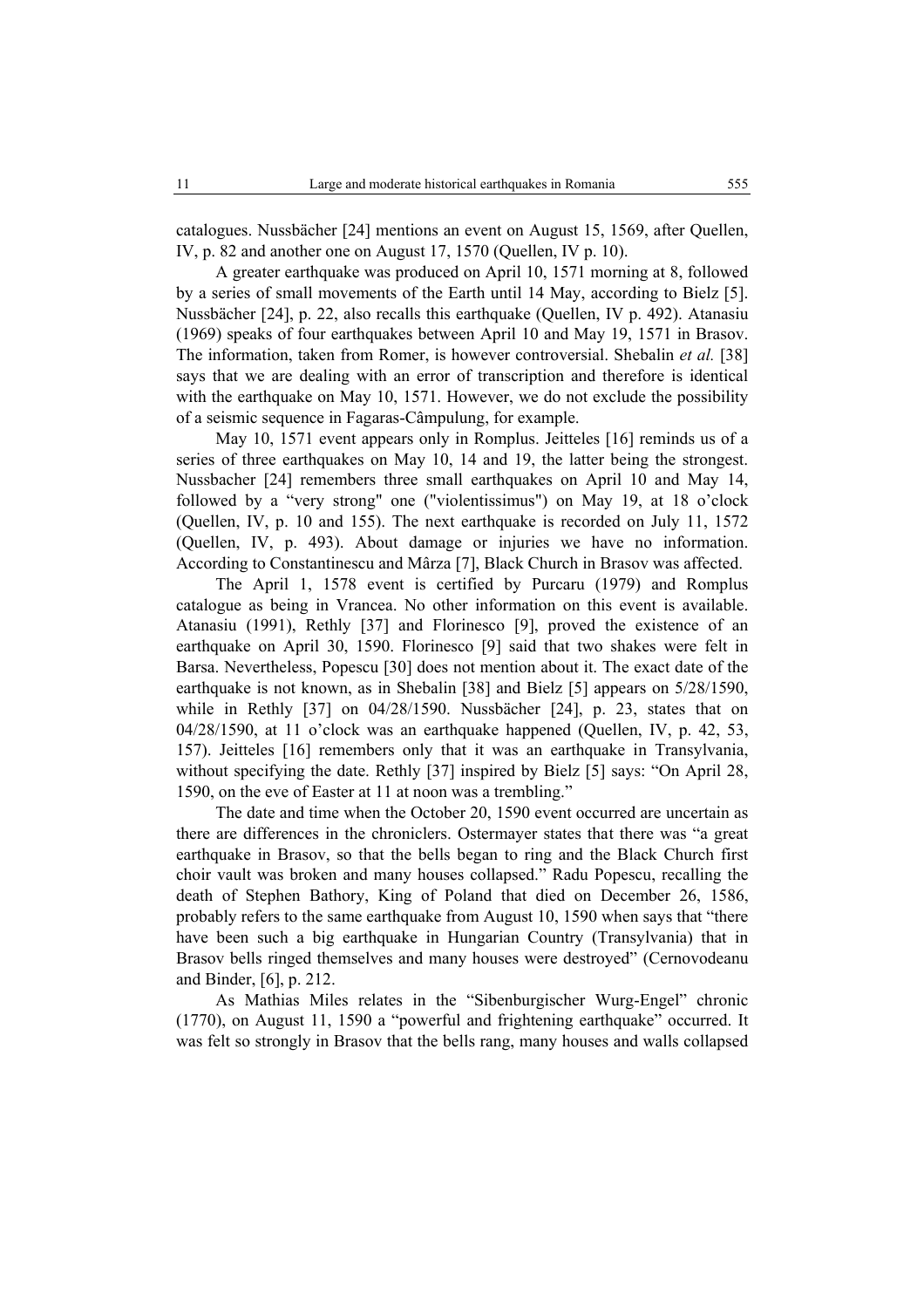and the vault of the church shrine cracked from top to bottom (Nussbacher [24]). For the earthquakes that occurred from 1598 till 1601, we encounter in the chronic the expressions, "terrible", "frightening" and "great", but without evidence of damage caused.

Miles chronicler talks about the April 21, 1595 event. The author states that: the December 1, 1594, April 22 and December 8, 1595 earthquakes were felt not only in Transylvania, but also in two other Romanian lands, in Turkey and Greece. The Ottomans, according to the testimony of Jesuit Alfonso Carillo (from Sigismund Barthory's court), have interpreted this phenomenon as "bringing evil" and as a coincidence in 1595 they suffered the most painful defeat from the Romanians under Mihai Viteazul. A charter of Prince Alexander Voda, from April 13, 1626, alludes at one of these three earthquakes when reminds us that Molomocul monastery from Gherghita "was torn down and the entire wall fell down; it was a great earthquake in the days of Voivode Mihai Viteazul" (Cernovodeanu and Binder [6], p. 212; columnist Miles, DRH, B., vol XXI, p. 78–79, doc. 45). At Nussbächer [24], p. 24, a large earthquake in Barsa region is mentioned on April 22, 1595 (Quellen IV, p. 54, V, p. 278, 375).

We found data about this earthquake at Florinesco [9] who states only that "a great earthquake shook the Balkan Peninsula, Southern Transylvania and Romanian Principalities." Rethly [37] – Koch [18] speak of a strong earthquake on April 21 in Barsa, and on another one on April 22 around noon, at 12. The April 21 earthquake was felt in Transylvania, the two Wallachian Principalities, Greece and Turkey. Jeitteles [16] also remembers the two shakes in Transylvania.

According to some sources, April 16, 1596 event may be identical with the one from April 21, 1595. After Montandon [22], an earthquake was recorded at the same date in Novgorod. In the USSR catalogue (1978) a Vrancea earthquake (45.7 $^{\circ}$  N,  $26.6^{\circ}$ E,  $h = 150$  km) is identified on April 16, 1596 with magnitude, 6 and epicenter intensity, VI–VII.

Bielz [5] stated that on November 22, 1598 morning, between 3 and 4, two movements of the Earth were felt. Rethly [37] also speaks about the earthquake mentioning the date, November 22  $(27<sup>th</sup>$  Sunday after Trinity), time (morning between 3 and 4), the presence of two movements and that it was felt in Barsa.

Florinesco [9] speaks of a devastating earthquake in Transylvania, especially in Barsa region. Two strong shocks, one after another, with the epicenter probably at Bretcou (46.3 - 26.18 – near Miercurea Ciuc) were felt. The event occurred on November 21, around 3–4 according to Nussbächer [24], p. 24, (Quellen, V, p. 376).

The December 28, 1598 event was in Vrancea and had the magnitude  $M_w = 5.7$  (Romplus). The only information we have for this event is from Rethly [37], indicating that there had been two major movements of the Earth.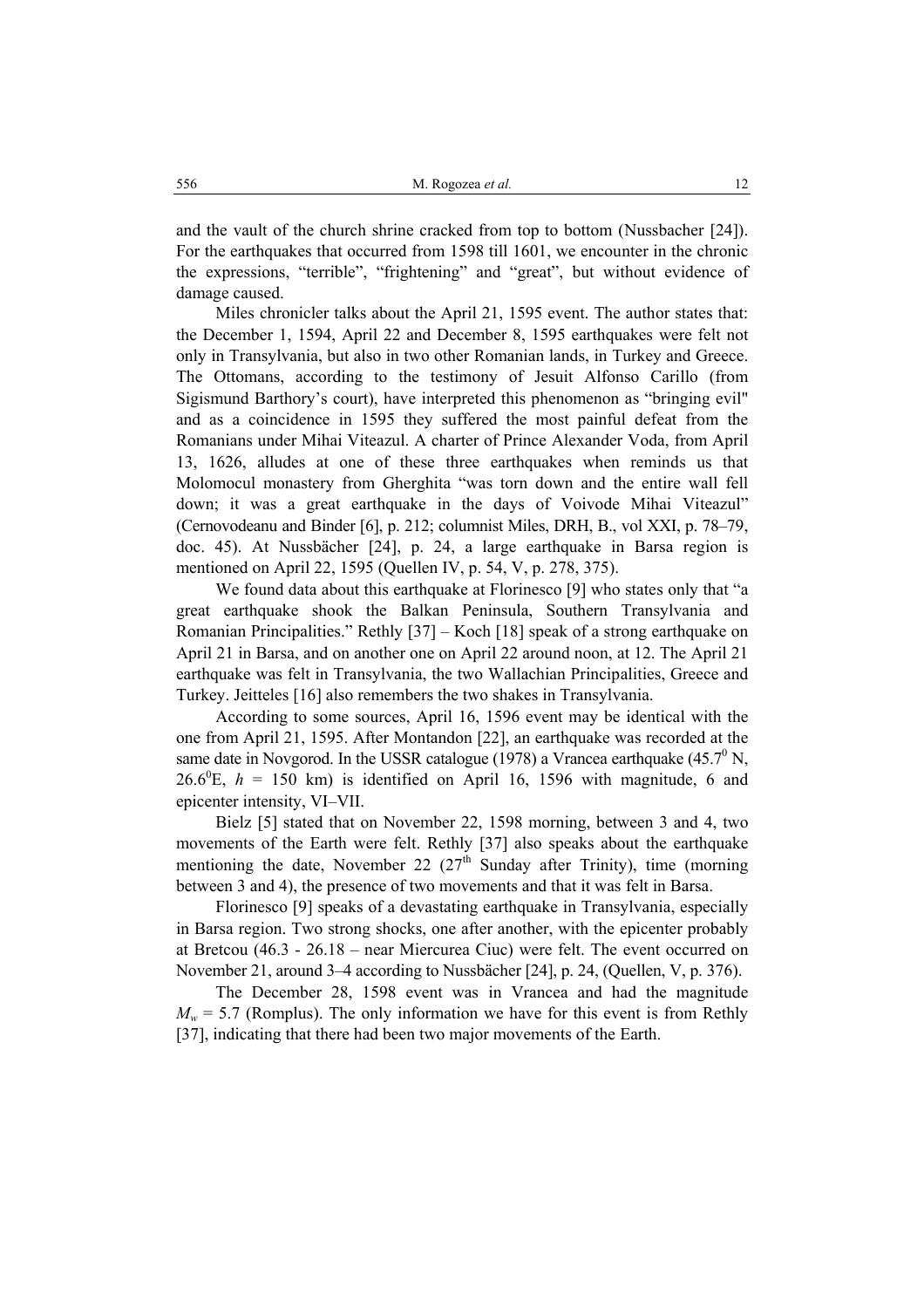Rethly [37] states that on March 4, 1599 a terrible earthquake happened that shook the entire Transylvania. Florinesco [9] mentions also this devastating earthquake in Transylvania.

Rethly [37] reports an earthquake on the morning of May 23, 1599, without giving us further information. It may be the Prejmer earthquake mentioned by Nussbächer [24], p. 24, but on May 20 (Quellen, V, p. 433).

May 29, 1599 earthquake was produced in Vrancea and had  $M_w = 5.9$ , as stated in Romplus. According to Florinesco [9], the earthquake was produced at the Carpathians (Vrancea) Arc bend and was felt especially in Brasov and Barsa. The information we found is from Nussbächer [24], p. 25, but on May 23 at 3 a.m., (Quellen, V, p. 376).

In Shebalin's catalogue [38] an earthquake appears on November 11, 1599, probably on the basis of information from Rethly [37] and Florinesco [9].

#### **4. CONCLUSION**

The aim of this paper was to analyze the earthquakes in our country or in neighboring areas with effects on our territory, from  $XV<sup>th</sup>$  and  $XVI<sup>th</sup>$  centuries. We took into account only the events that were included in at least one documentary source or in a catalogue.

The documentation is clearly more systematic for Brasov, compared to other areas in our country, such as Wallachia and Moldova.

The first event, in chronological order (February 23, 1411) is not included in any of the consulted catalogues. Although the event is specified with enough precision in a Slavic manuscript, the existence of a single source of information determined us not to include it for now in the official catalogue of Romanian earthquakes (ROMPLUS). Further investigations are necessary to identify at least one other independent source for this earthquake. This would be extremely important as we have to clarify two problems: (1) acknowledge of the Slavic manuscript (date, size), and (2) if it is a deep Vrancea earthquake or a local surface one.

One of the analyzed events (June 5, 1443) was produced outside Romania border and therefore it is not included in the ROMPLUS catalogue. Note however that significant macroseismic effects associated with this earthquake were reported in the western part of Romania, in Oradea and Timisoara. Such effects are practically not possible if the magnitude (6.0) and location (Slovakia) resulted from investigations of Labak (1996) and Grünthal and Wohlstrom (2007) are correct. In order to put in agreement these investigations with the multitude of conflicting historical data, we do not exclude the possibility of a parallel local earthquake in the western part of our territory (or at a relatively small time interval).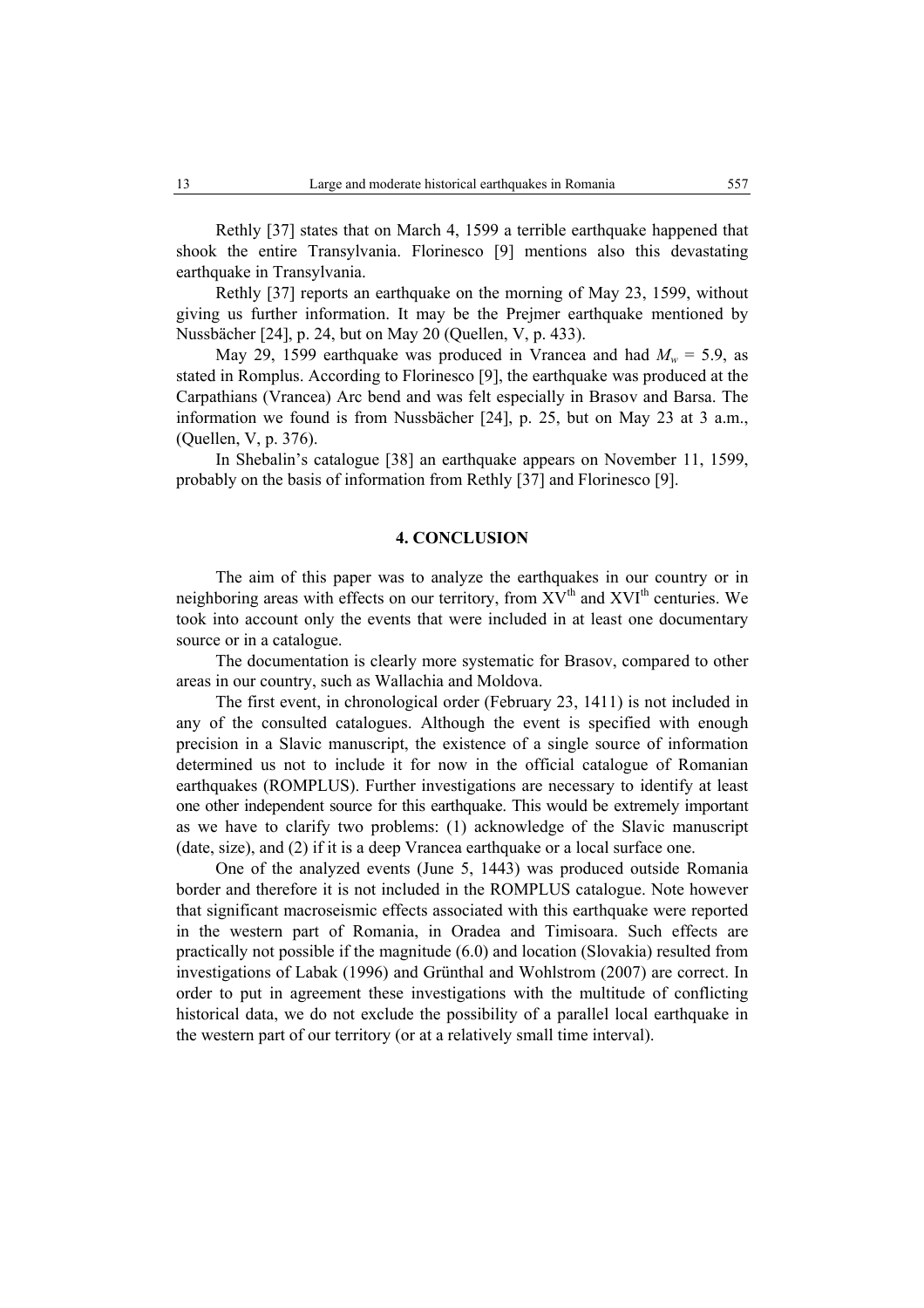The event from August 4, 1444 has the epicenter placed in Hungary, in Szeged, at a relatively short distance from the Romanian border. Until now we have no serious information for this earthquake. Therefore we have to take over as such the source parameters, as they appear for the first time in Shebalin et al. [38] catalogue, based on descriptions of Hungarian compilation from the  $19<sup>th</sup>$  century used by Rethly [37].

The event produced on August 29, 1473 according to different catalogues is considered false and as such we propose its elimination from the ROMPLUS catalogue [26].

Two earthquakes are not included in ROMPLUS catalogue [26] (those produced in 1411 and 1443). The 1411 event is a potential earthquake as it is not listed in any of the existing catalogues with an original and sufficiently precise historical source. Until we confirm this information with other independent sources, we cannot make changes to the official catalogue. It remains an open question for future investigations. Whereas the second earthquake, it was registered outside Romania. It could be eventually considered for the analysis of macroseismic data recorded in other affected areas.

After investigating all available documents, we conclude that two major Vrancea earthquakes were generated during  $15<sup>th</sup>$  century, one in 1446, and the other in 1471. Although the macroseismic data are disparate and often vague or exaggerated, we believe they are sufficient to classify these events among major Vrancea earthquakes ( $M_w > 7$ ). Still remains a question mark for the event in 1446, whereas in this case we have a single source of reliable information on how the earthquake was felt in Moscow. The association of this information with the existence of a typical Vrancea intermediate-depth earthquake (100–150 km deep) is based on the fact that, so far, we do not know another seismic source that could cause similar effects in Moscow area. The presence of reliable information for other distant points would eliminate these questions marks (as the simultaneous identification of macroseismic effects on long distances can be attributed only to a Vrancea event).

The earthquake in 1521 situated in Belgrade and Semlin seems to have been felt quite strongly in southeastern Romania. On the other hand, there are indications that a sequence of earthquakes would be produced in Fagaras-Câmpulung, a seismogenic zone well known in our country. The existing information is not sufficient to include these alleged events in the reviewed seismic catalogues.

A false earthquake is the one in June 9, 1523, statement that is in line with the assumption of Radu and Toro [34]. The sources mostly used are Rethly [37] and Florinseco (1958). For a large amount of data (earthquakes of 1517, 1556, 158, 1569, 1571, 1578, November 22, 1598, December 28, 1598, 4 March 1599, May 20, 1599, May 29, 1599), we did not find source information to confirm the existing information in catalogues.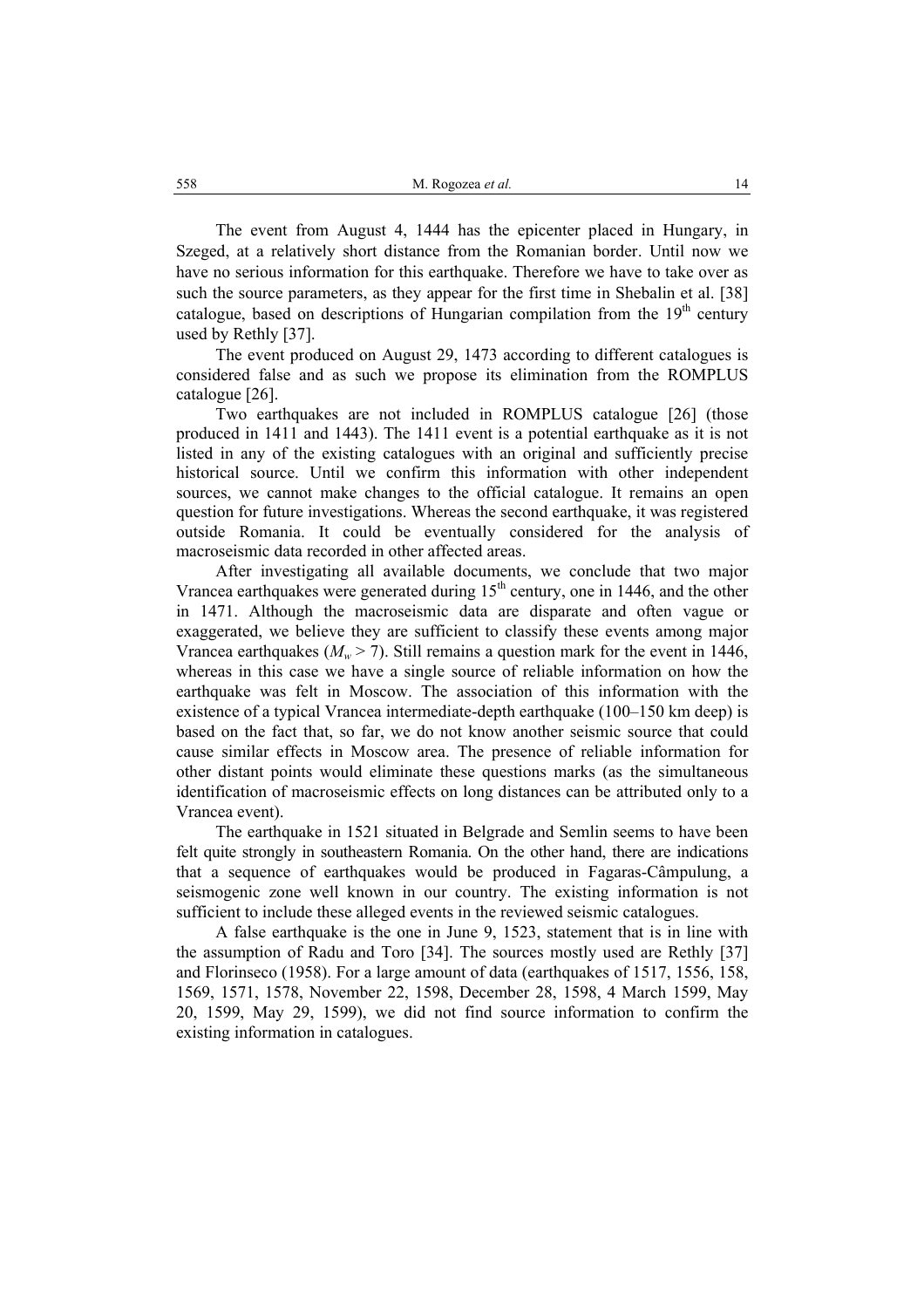## **ANNEX**

## *Table 1*

XV–XVI-centuries earthquakes that were identified in existing catalogues or were certified by historical documents

| Date       | <b>Time</b>                                    | Zone               | Reference                                                                                    | <b>Source</b>                                                                                                          | <b>Notes</b>                                                                                      |
|------------|------------------------------------------------|--------------------|----------------------------------------------------------------------------------------------|------------------------------------------------------------------------------------------------------------------------|---------------------------------------------------------------------------------------------------|
| 23/02/1411 | 6th hour<br>of the<br>night                    | Vrancea            | $\overline{[6]}, \overline{[42]}$                                                            | MS. Many<br>contemporary                                                                                               | Slavic houses<br>collapsed in<br>Romanian Country<br>(probably<br>Targoviste).                    |
| 05/06/1443 |                                                | Pannonian<br>Plain | $[3]$ , $[6]$ ,<br>[9], [37],<br>[31], [39]                                                  | <b>Dlugosius</b><br>(1703),<br>Callimachus<br>(1519)                                                                   | several buildings<br>collapsed. Felt in<br>Hungary, Bohemia,<br>Silesia, Poland,<br>Transylvania. |
| 04/08/1444 |                                                | Banat              | Catalogue                                                                                    | Without sources                                                                                                        |                                                                                                   |
| 10/10/1446 |                                                | Vrancea            | $[23]$ , $[40]$                                                                              | Russian<br>chronicles                                                                                                  | The effects were felt<br>in Moscow<br>according to Russian<br>Chronicles $(III - V)$ .            |
| 29/08/1471 | 10:00                                          | Vrancea            | $[1]$ , $[6]$ ,<br>[9], [25],<br>$[29]$ , $[31]$<br>$[39]$ , $[40]$ ,<br>$[44]$              | [43], Moldovan-<br>German<br>Chronicle,<br>Chronicle of<br>Putna;<br>Chronicle from<br>Bistrita,<br>witnesses          | Information about<br>aftershocks.                                                                 |
| 29/08/1473 |                                                | Vrancea            |                                                                                              | $\boxed{29}$                                                                                                           | Duplicate of 1471<br>event.                                                                       |
| 24/11/1516 | the first<br>hour<br>after<br>lunch<br>Vrancea | Vrancea            | Römer<br>(1916), [1],<br>[3], [4],<br>$[24]$ , $[6]$ ,<br>$[8]$ , $[9]$ ,<br>$[26]$ , $[37]$ | $[5]$ , $[14]$ , $[16]$ ,<br>$[18]$ , $[43]$ ,                                                                         | Felt in Suceava,<br>caused significant<br>damage in Brasov.                                       |
| 09/06/1523 |                                                |                    | $[6]$ , $[9]$<br>$[25]$ , $[34]$ ,<br>[37]                                                   | Hutter's<br>chronicle                                                                                                  | Felt in Transylvania.                                                                             |
| 1543       |                                                | Vrancea            | $[9]$ , $[25]$ ,<br>$[26]$ , $[37]$ ,<br>[38]                                                | $[5]$ , $[16]$ 1860;<br>Chronica oder<br>Sammlung und<br>neuer<br>Nachrichten von<br>den<br>merckwögdigten<br>Erdbeben | The information was<br>of very poor quality;<br>could be confused<br>with July 19, 1545<br>event. |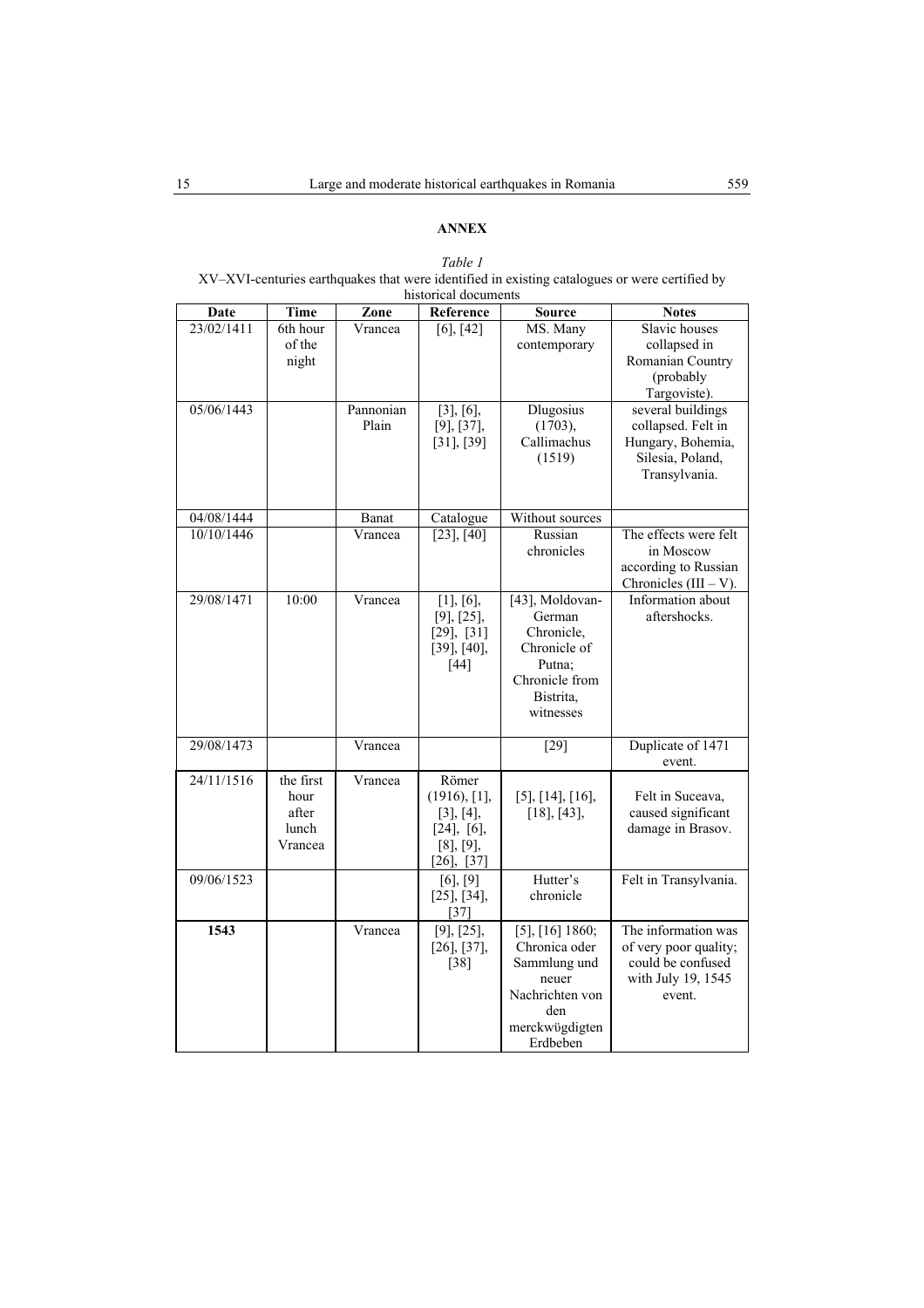## *Table 1 (continued)*

| 19/07/1545 |                                        | Barsa<br>region | $[6]$ , $[9]$ ,<br>$[25]$ , $[37]$             |                                                         | It was well felt in<br>Brasov (People ran<br>out of the Black<br>Church), throughout<br>Transylvania.                                                                                                                                                                   |
|------------|----------------------------------------|-----------------|------------------------------------------------|---------------------------------------------------------|-------------------------------------------------------------------------------------------------------------------------------------------------------------------------------------------------------------------------------------------------------------------------|
| 21/08/1552 |                                        |                 | [9], [17],<br>$[26]$ , $[37]$                  | $[5]$ , $[16]$                                          | Due to the scarce<br>information we can<br>not specify exactly<br>where it was in<br>Transylvania or in<br>the Vrancea area.                                                                                                                                            |
| 18/06/1556 |                                        |                 | [9], [24],<br>$[25]$ , $[37]$ ,<br>$[38]$      |                                                         | There were "two<br>earthquakes".                                                                                                                                                                                                                                        |
| 10/04/1571 | At $8$<br>o'clock<br>in the<br>morning |                 | [1]<br>$[25]$ , $[37]$ ,<br>[38]               | [5]                                                     | Shebalin et al. [38]<br>says that we are<br>dealing with an error<br>of transcription and<br>therefore is identical<br>to the earthquake of<br>May 10, 1571. He<br>does not exclude the<br>possibility of seismic<br>sequences in<br>Fagaras-Câmpulung,<br>for example. |
| 01/04/1578 |                                        | Vrancea         | $[33]$                                         |                                                         | Is very doubtful.                                                                                                                                                                                                                                                       |
| 21/04/1595 |                                        | Vrancea         | $[6]$ , $[9]$ ,<br>$[22]$ , $[25]$ ,<br>$[37]$ | Miles (1770)<br>$[16]$ , $[18]$<br>Quellen IV<br>(1903) | The effects are<br>reported in<br>Transylvania and<br>Barsa. Also felt in<br>Turkey and Greece.                                                                                                                                                                         |
| 16/04/1596 |                                        | Vrancea         | Evseev,<br>1961                                |                                                         | It may be duplicate<br>of the April 21,<br>1595.                                                                                                                                                                                                                        |
| 04/03/1599 |                                        |                 | [9], [37]                                      |                                                         | We have very little<br>information, so we<br>cannot say exactly<br>where it happened. It<br>was felt only in<br>Transylvania.                                                                                                                                           |
| 23/05/1599 |                                        |                 | $[25]$ , $[37]$                                |                                                         | It was felt in Brasov.                                                                                                                                                                                                                                                  |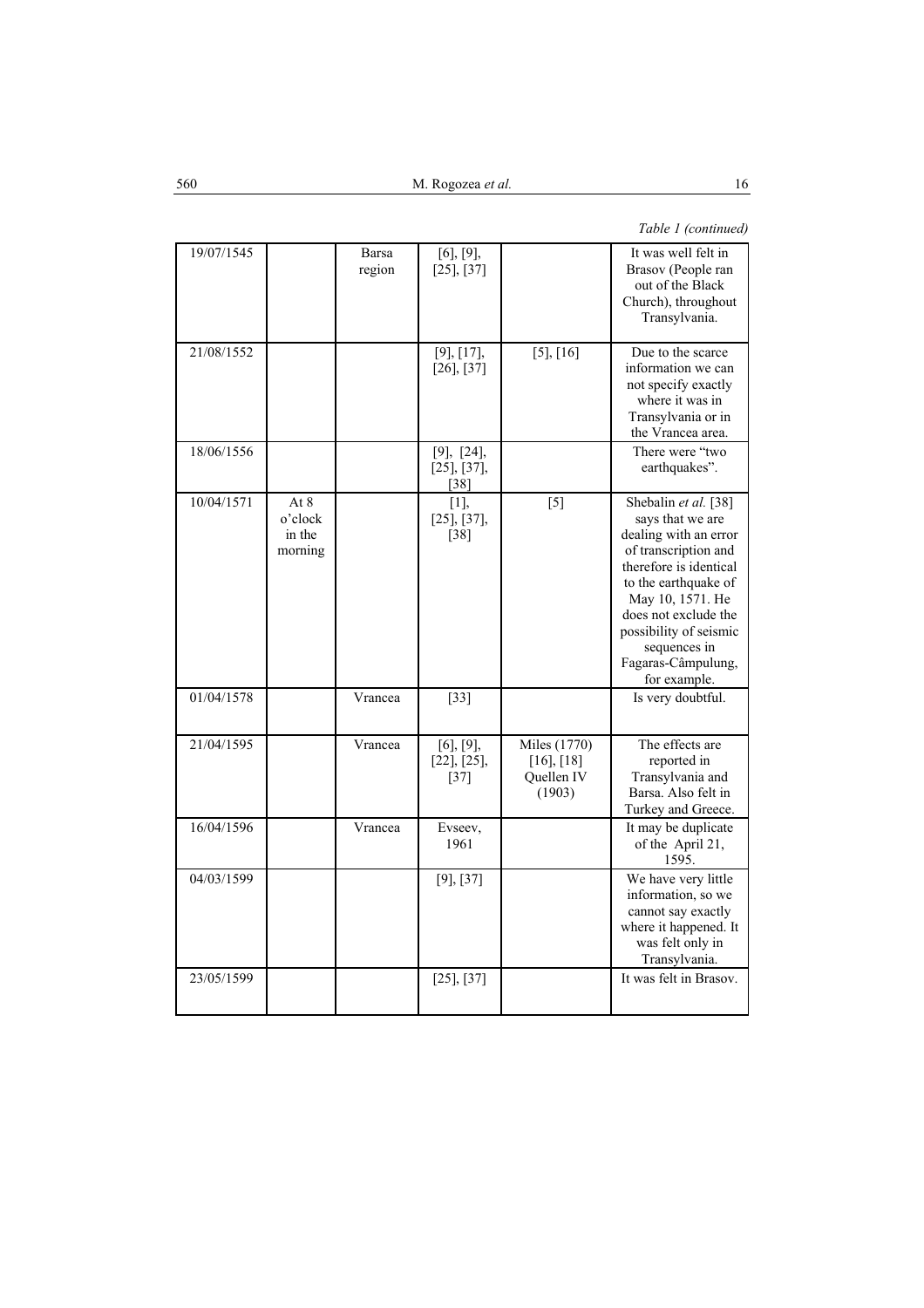#### REFERENCES

- 1. I. Atanasiu, *Earthquakes of Romania* (in Romanian), Edit. Academiei Române, Bucureşti, 1961.
- 2. S. Airinei, *Lithospheric microplates on the Romanian territory reflected by regional gravity anomalies* (in Romanian), St. Cerc. Geol., Geogr., Geofiz., **15**, pp. 19–30 (1977).
- 3. N. Ambraseys, *Earthquakes in the Mediterranean and Middle East: A Multidisciplinary Study of Seismicity up to 1900*, Cambridge, UK, Cambridge University Press, 2009, p. 968.
- 4. A. Armbruster, Dacoromano-Saxonica, *Cronicari români despre saşi: Românii în cronica săsească*, Editura Ştiinţifică şi Enciclopedică, Bucuresti, 1980.
- 5. E. A. Bielz, *Beitrag zur Geschichte merkwürdiger Naturbegebenheiten in Siebenbürgen. Verhandlungen und Mittheilungen des siebenbürgischen Vereines für Naturwissenschaften zu Hermannstadt*, VII, VIII, XIV, XXXI, XXXII, Nagyszeben, 1862–1863.
- 6. P. Cernovodeanu, P. Binder, *Cavalerii Apocalipsului. Calamităţile naturale din trecutul României* (*până la 1800*), 1993.
- 7. L. Constantinescu, V. Mârza, *A computer-compiled and Computer-oriented Catalogue of Romania's Earthquakes During a Millenium* (AD 984–1979), Rev. Roum. Geol., Geophys., Geogr., Ser Geophys., **24**, pp.171–191 (1980).
- 8. F. Dudaş, *Însemnări pe bătrâne cărţi de cult*, 1992.
- 9. A. Florinesco, *Catalogue des tremblements de terre ressentis sul le territoire de la R.PR*, Le résumé francais, Académie de la R.P.R., Comitè national de la Géodesie et Géophysique pour l'A.G.I., Bucureşti, 1958.
- 10. C. C. Giurăscu, *Târguri sau oraşe şi cetăţi moldovene din secolul al X-lea până la mijlocul sec. XVI-le*a, Edit. Academiei Române, Bucureşti, 1967.
- 11. C. Grecescu and D. Simonescu, *The history of Wallachia 1290–1690, The Cantacuzinesc Annals*, Edit. Academiei Române, Bucuresti, 1960, p. 27
- 12. G. Grunthal and R. Wohlstrom, *A Unified Database of Large European Earthquakes,* Eos, **88**, *6,* 2007.
- 13. I. Haţegan, *Cronologia Banatului. II/2.Vilayetul de Timisoara. Repere cronologice, selecţie de texte şi date*, Edit. Banatul şi Artpress, Timişoara, 2005.
- 14. K.E.A. Hoff, *Verzeichnis der Erdbeben seit 1821. Annalen der Physik und Chemi. XXIX.* 1833. /b v. Hoff K.E.A, Chronik der Erdbeben und vulkanischer Ausbrüche, Geschichte der durch Ueberlieferung nachgewiesen natürlichen Veränderungen der Erdoberfläche. Gotha, 1840.
- 15. N. Ilieşu, *Timişoara, o monografie istorică*, Edit. Gh. Mateiu, Timişoara, 1943.
- 16. H.Jeitteles, *The most remarkable starting points, that is, epicentres of earthquakes in Hungary and Transylvania* (map attached), Nature Science Bulletin., I, Pest, 1860.
- 17. N.V. Kondorskaya, and N.V. Shebalin, (eds.), 1982 *New Catalogue of strong earthquakes in the USSR from Ancient Times through 197*5, 2nd edition, Boulder (Colorado), (1st edition, 1977, Moscow, in Russian).
- 18. A. Koch, *Description of earthquakes in Transylvania (1443–1880)*, Gazette of the Kolozsvár Association of Medical and Natural Sciences, 1880, pp. 108–112.
- 19. W. Laska, *Die Erdbeben Polens, Mittheil*, Erdbeben Commission K. Akad. Wissensch, Wien, NF, 8, 1902, pp.1–36.
- 20. Labak P., *Reinterpretacia Zematrasenia 5.6.1443 na strednom Slovensku*, Kalab Z. (ed.), *Data Analysis in Seismology and Engineering Geophysics*, Academy of Sciences of the Czech Republic, Institute of Geonics, Proceedings, Vol. I, pp. 83–93 1996.
- 21. R. Mallet and J.W. Mallet, *The earthquake catalogue of the British Association*, Londra, 1858.
- 22. F. Montandon, *Les tremblements de terre destructeurs en Europe*, Genéve, 1953.
- 23. I.V Mushketov, and A.P. Orlov, *Katalog zemletryaseniy Rossiyskoi Imperii* (Catalogue of earthquakes of Russian Empire), Notes of Russian Geographic Soc., 26, St. Peterburg, 1893.
- 24. G. Nussbächer, *Din cronici şi hrisoave. Contribuţii la istoria Transilvaniei. Din cronica cutremurelor în Ţara Bârsei (secolele XV–XX)*, Edit. Kriterion, 1987. pp. 54–58; pp. 231–233.